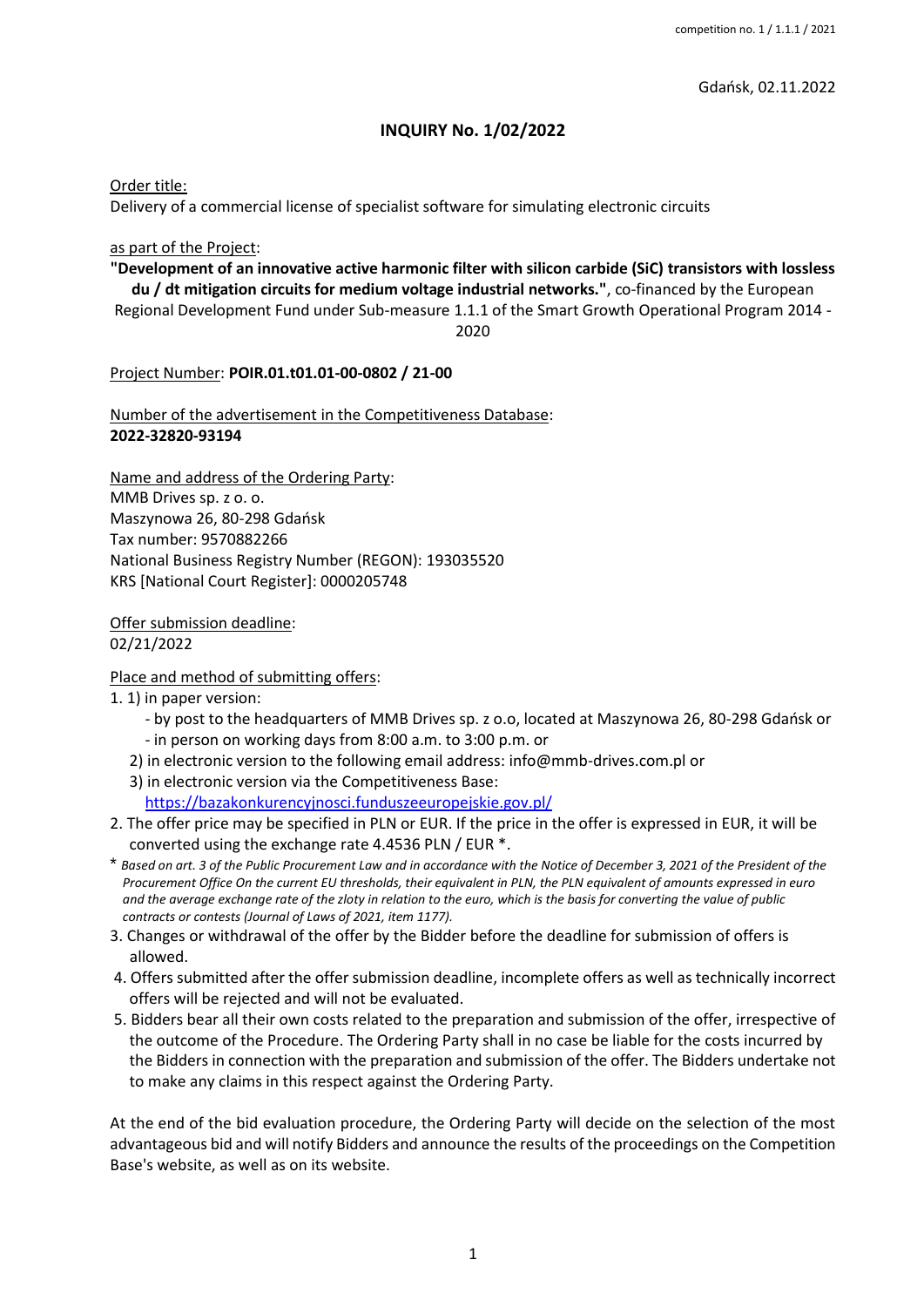#### Contact regarding the announcement:

1. Krzysztof Kowalewski - in substantive matters,

2. Justyna Zaborowska - in formal matters.

Telephone numbers of persons authorized to contact regarding the announcement: Re. 1: +48 605 068 256, Ad. 2: +48 605 068 845

E-mail addresses of authorized persons:

Ad. 1: kowalik@mmb-drives.com.pl, Ad. 2: zaborowska@mmb-drives.com.pl

#### **Description of the order**

#### Order Purpose

Project implementation "Development of an innovative active harmonic filter with silicon carbide (SiC) transistors with lossless du / dt mitigation circuits for medium voltage industrial networks.", co-financed by the European Regional Development Fund under Sub-measure 1.1.1 of the Smart Growth Operational Program 2014 - 2020

## Subject of the order

Commercial license of specialist software for simulating electronic circuits

## Specification of the order:

- 1. The supplied specialized software should include: a schematic drawing program, a simulator, and a graphical interface for displaying waveforms.
- 2. The program for drawing schematics should contain an extensive library of electrotechnical elements: power circuits, control circuits, sources, measurements, and have exemplary simulation schemes: e.g. inverters, PWM modulators, etc.
- 3. The software should have a module for simulating drives with electric motors, containing built-in models of electric machines and models of mechanical loads for testing drive systems.
- 4. The software should include a digital control module containing libraries of discrete elements such as a sampling block, a z-domain transmittance block, a quantization block, digital filters, digital control system analysis tools.
- 5. The software should include a thermal module containing libraries of elements and functions for calculating losses in semiconductor devices and chokes.
- 6. The software should enable
	- a. development of own models and specific libraries,
	- b. development of own masks and tools,
	- c. converting models from other software,
	- d. development of scripts for the automation of calculations and post-processing analysis.
- 7. The software should enable the use of the wizard module to create models of transistors and diodes directly on the basis of manufacturers' application notes and graphic characteristics, in particular semiconductor models of elements made of silicon carbide SiC MOSFET and SiC Schottky protection diodes. The software should enable the creation of loss models and thermal models of semiconductor devices, magnetic elements and entire systems of power electronic converters.
- 8. The software should contain the function blocks necessary for EMI analysis, such as EMI filters, LISN, a signal analyzer, and common-mode capacitor blocks.

#### CPV Code

48100000-9 Industry specific software packages

#### Order completion date

Deadline for delivery of the subject of the order: up to 14 days from the date of placing the order.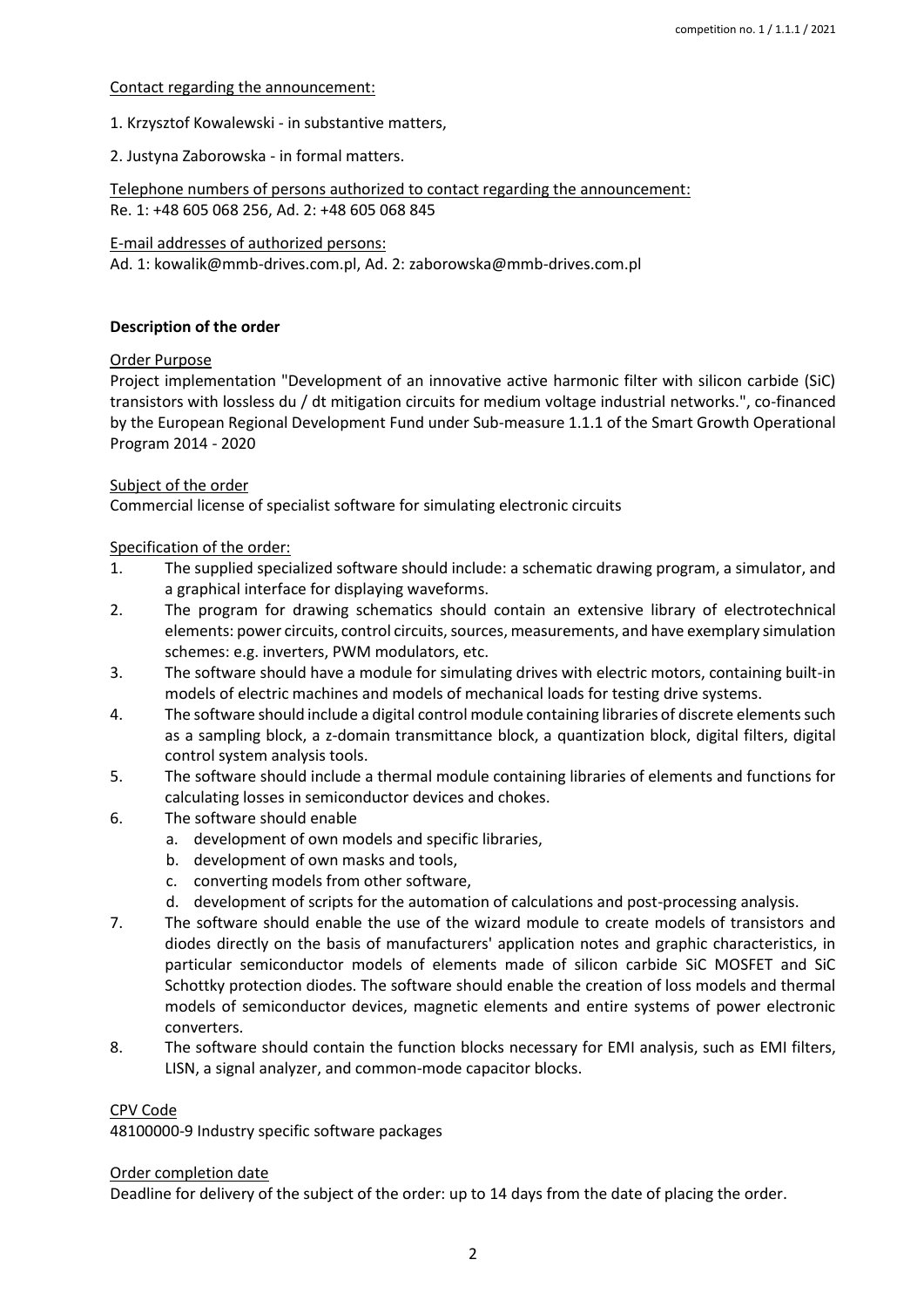#### Enclosures:

Appendix No. 1: The offer form Appendix No. 1 – Declaration on the lack of personal and capital ties, Appendix No. 3 - Statement on the fulfillment of disclosure obligations (GDPR)

## Additional Terms:

1. Bidders will submit all required documents and declarations, including:

1) A declaration that there are no personal or capital ties with the Employer.

"Capital or personal connections are understood as the mutual connections between the beneficiary or persons authorized to assume obligations on behalf of the beneficiary or persons performing tasks on behalf of the beneficiary connected with preparation and implementation of the procedure of choosing a contractor, and the contractor, consisting particularly of:

- a) the participation in a partnership as a partner in a civil partnership or a partnership,
- b) possessing at least 10% of shares, unless the lower threshold is not legally defined or has not been defined by the Managing Institute in the programme guidelines,
- c) acting the function of a member of the supervisory or manager, a proxy, or a plenipotentiary,
- d) the entities are married to one another, or are in kinship or affinity in the direct line, or in kinship or affinity to the second degree in the collateral line, or are related by adoption, guardianship or custody.

[point 3) of Subchapter 6.5.2 of the "Guidelines on the eligibility of expenditure under the European Regional Development Fund, the European Social Fund and the Cohesion Fund for the years 2014-2020 "];

- 2) A declaration that the offered software meets the requirements specified in the Inquiry form;
- 2. The Ordering Party reserves the right to request documents and additional information confirming the data contained in the offer and to reject the offer in the event of not receiving them within the prescribed period.
- 3. 1) The Ordering Party reserves the right to amend the terms of the inquiry, as well as cancel or annul it and end the procedure without selecting offers, if there are objective reasons beyond the Ordering Party's control or if there are circumstances resulting from force majeure or there are significant changes in legal regulations, or the co-financing contract is changed beyond what the Ordering Party agreed upon with the Intermediate Body. Bidders participating in the procedure are not entitled to any claims against the Ordering Party.

2) The Ordering Party also reserves the right to settlement of the procedure without selecting an offer, if the price of the best or the only offer exceeds the amount that the Ordering Party may allocate to finance the contract.

# 3) Moreover, the Ordering Party reserves the right to cancel the procedure at any time and without giving reasons.

- 
- 4. In the event that the Contractor whose offer was deemed the most advantageous withdraws from signing the contract with the Ordering Party, the ordering party reserves the right to sign the contract with another Contractor.
- 5. Submitting an offer in the procedure is equivalent to accepting its terms.

#### List of documents/statements required from the Contractor:

The contracting authority requires each of the bidders to submit documents in accordance with the inquiry:

- 1. Offer on the Offer Form;
- 2. Declaration that there are no personal or capital ties with the Employer;
- 3. Declaration on the fulfillment of disclosure obligations (GDPR);
- 4. The content of the software license agreement in Polish or English.